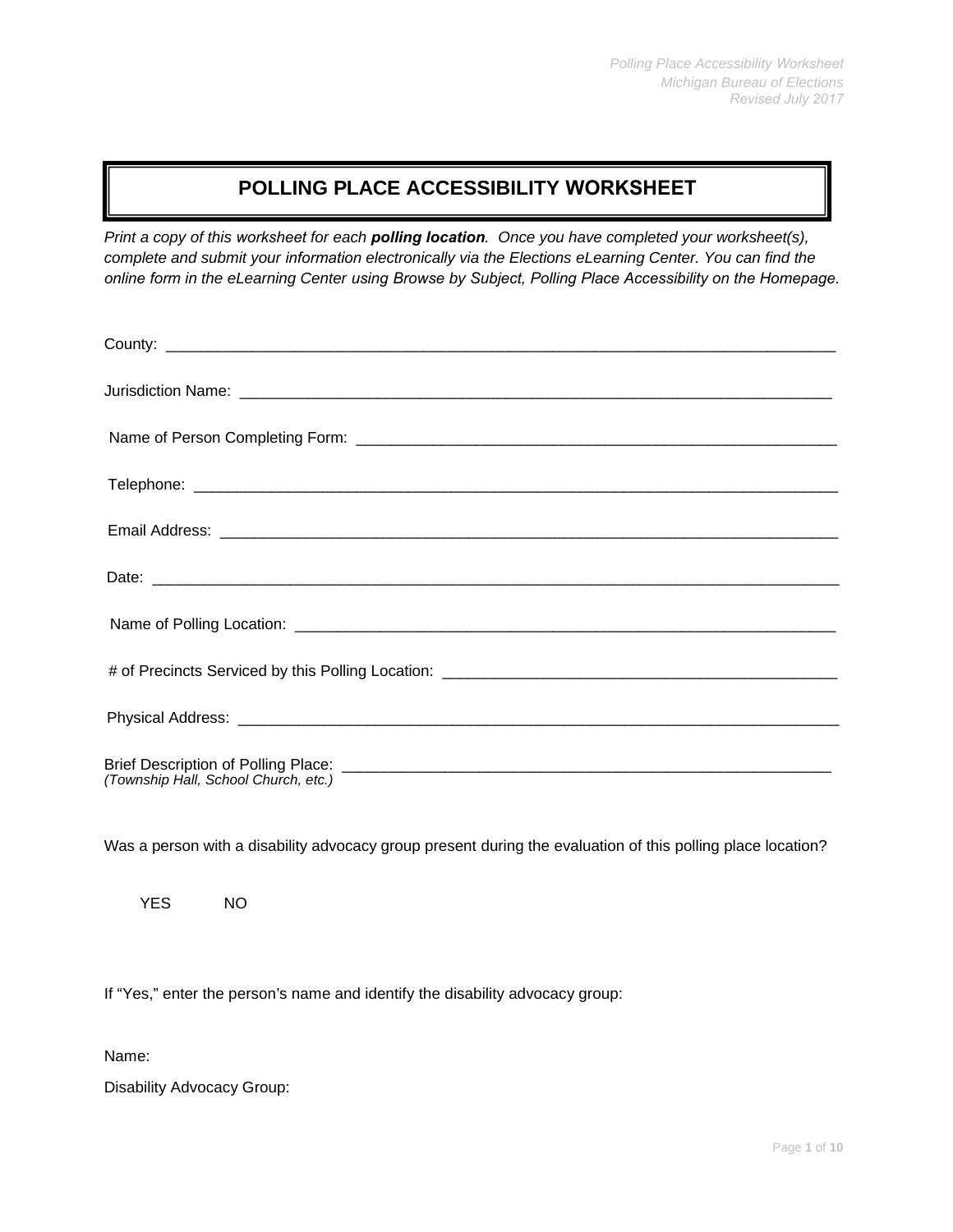# **SECTION A: PARKING SPACES CHECKLIST**

|     | <b>ADA STANDARD</b>                                                                                                                                                                                                                            | <b>Complies?</b>        |  |
|-----|------------------------------------------------------------------------------------------------------------------------------------------------------------------------------------------------------------------------------------------------|-------------------------|--|
| A1. | If parking is available, count the total number of parking spaces provided for the<br>polling place. Are the minimum number of accessible parking spaces provided,<br>based on the total number of available parking spaces (see table below)? | <b>YES</b><br><b>NO</b> |  |
|     | If more than 75, see the ADA Standards for Accessible Design, section 4.1.2, for<br>the number of accessible parking spaces.                                                                                                                   | N/A                     |  |

| <b>Total Spaces for</b><br><b>Polling Place</b> | <b>Required Minimum Number of Accessible Spaces</b>                 |
|-------------------------------------------------|---------------------------------------------------------------------|
| $1 - 25$                                        | 1 van-accessible space w/ min. 96 inch wide access aisle            |
| $26 - 50$                                       | 1 space w/ min. 60 inch wide access aisle + 1 van-accessible space  |
| 51-75                                           | 2 spaces w/ min. 60 inch wide access aisle + 1 van-accessible space |

| A2. | Does each accessible parking space have its own, or share an adjacent<br>access aisle that is least 60 inches (5 feet) wide? [ADA Stds 4.6.3]                                                                                                                                              | <b>YES</b><br>NO.<br>N/A |
|-----|--------------------------------------------------------------------------------------------------------------------------------------------------------------------------------------------------------------------------------------------------------------------------------------------|--------------------------|
| A3. | Is there at least one van-accessible parking space provided with an access aisle<br>that is at least 96 inches (8 feet) wide or are universal parking spaces provided<br>with a 132 inch (11feet) wide vehicle space and a 60-inch (5 feet) wide access<br>aisle? ADA Stds 4.1.2(5), A4.6] | <b>YES</b><br>NO.<br>N/A |
| A4. | For van-accessible spaces, is there vertical clearance of at least 98 inches (8 feet<br>-2 inches) for the vehicle route to the parking space, the parking space, the<br>access aisle and along the vehicle route to the exit? [ADA Stds 4.6.5]                                            | <b>YES</b><br>NO.<br>N/A |
| A5. | Are all accessible parking spaces, including the access aisle, relatively level (1)<br>inch of rise for every 50 inches of length or 2%) in all directions? [ADA Stds<br>4.6.3]                                                                                                            | <b>YES</b><br>NO.<br>N/A |
| A6. | Does each accessible parking space have a sign with the symbol of accessibility<br>that is visible when a vehicle is parked in the space? [ADA Stds<br>$4.6.4$ ]                                                                                                                           | <b>YES</b><br>NO.<br>N/A |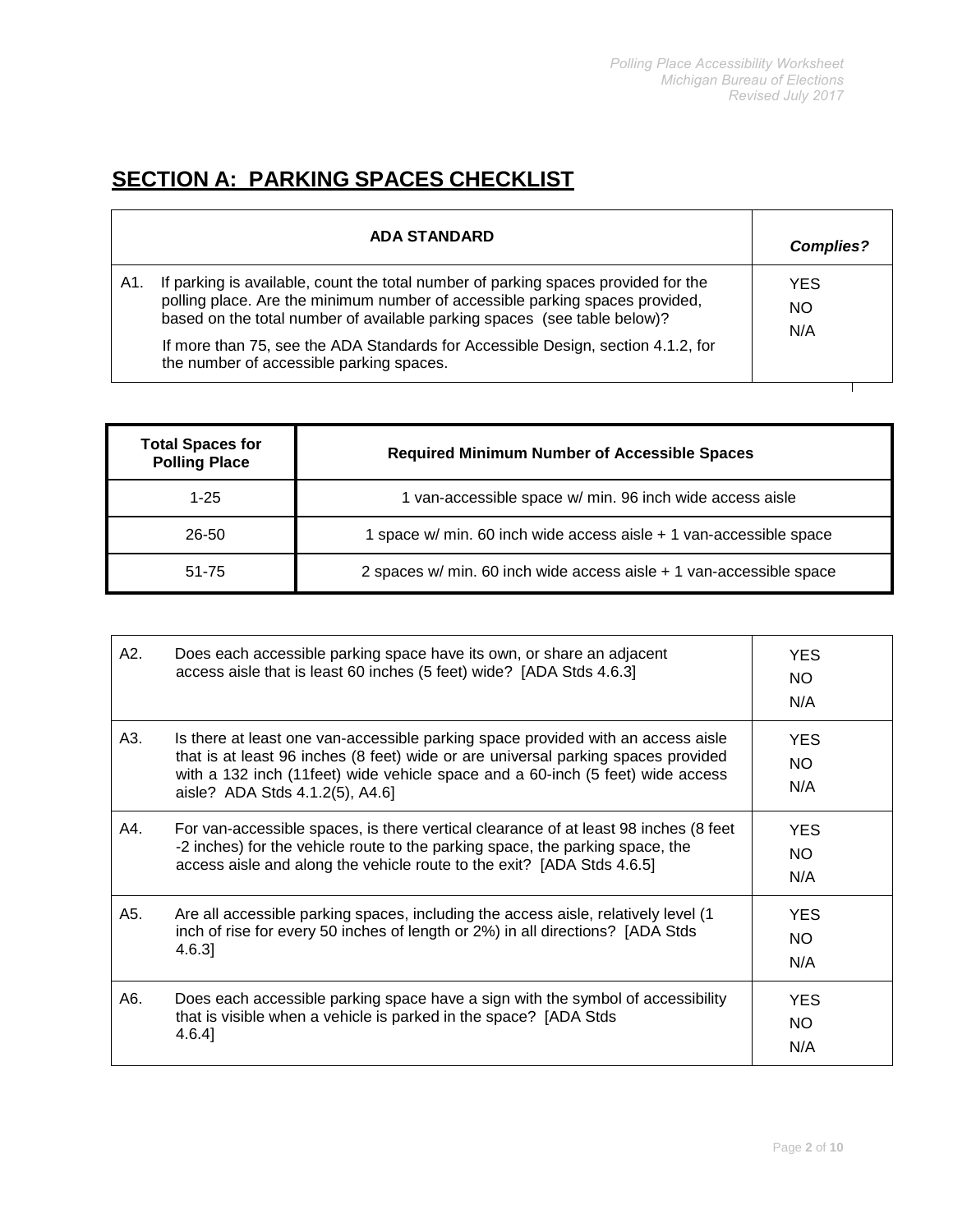| A7. | If there is a curb between the access aisle and the accessible route to<br>the building, is there a curb ramp? [ADA Stds 4.7]              | YES.<br>NO.<br>N/A                                                                                                                                                 |                          |
|-----|--------------------------------------------------------------------------------------------------------------------------------------------|--------------------------------------------------------------------------------------------------------------------------------------------------------------------|--------------------------|
|     | A7a.                                                                                                                                       | If you answered "yes" to A7 above, is the ramp surface at least 36"<br>wide, excluding flared sides? [ADA Stds 4.7.3]                                              | <b>YES</b><br>NO.<br>N/A |
|     | A7b.                                                                                                                                       | If you answered "yes" to A7 above, is the slope (up or down the ramp) no<br>more than one inch of vertical height for each 12 inches of length? [ADA<br>Stds 4.7.2 | <b>YES</b><br>NO.<br>N/A |
| A8. | Are the accessible parking spaces serving the voting area on the shortest<br>accessible route to the accessible entrance? [ADA Stds 4.6.2] |                                                                                                                                                                    | <b>YES</b><br>NO.<br>N/A |
| A9. | Does each access aisle connect to an accessible route from the parking area to<br>the accessible building entrance? [ADA Stds 4.6.2]       |                                                                                                                                                                    | <b>YES</b><br>NO.<br>N/A |

### **SECTION B: PASSENGER DROP-OFF AREAS CHECKLIST**

|                  | <b>COMPLIES?</b>                                                                                                                                                                                                    |                          |
|------------------|---------------------------------------------------------------------------------------------------------------------------------------------------------------------------------------------------------------------|--------------------------|
| B1.              | Is a relatively level (1 inch of vertical height for every 50 inches of length)<br>access aisle provided adjacent and parallel to the side of the vehicle pull-up<br>area? [ADA Stds 4.6.6]                         | <b>YES</b><br>NO.<br>N/A |
| B <sub>2</sub> . | Is the vehicle space relatively level (2% maximum slope in all directions)?                                                                                                                                         | <b>YES</b><br>NO.<br>N/A |
| B <sub>3</sub> . | Is the area for the access aisle at least 5-feet wide and 20-feet long?<br>[ADA Stds 4.6.6]<br>Note: Unlike an accessible parking space, the surface for the access aisle does not have<br>to be marked or striped. | <b>YES</b><br>NO.<br>N/A |
| B4.              | Is the vertical height for the vehicle route to the loading zone, the drop off area,<br>and the exit at least 114 inches (9 feet 6 inches) in height? [ADA Stds 4.6.5]                                              | <b>YES</b><br>NO.<br>N/A |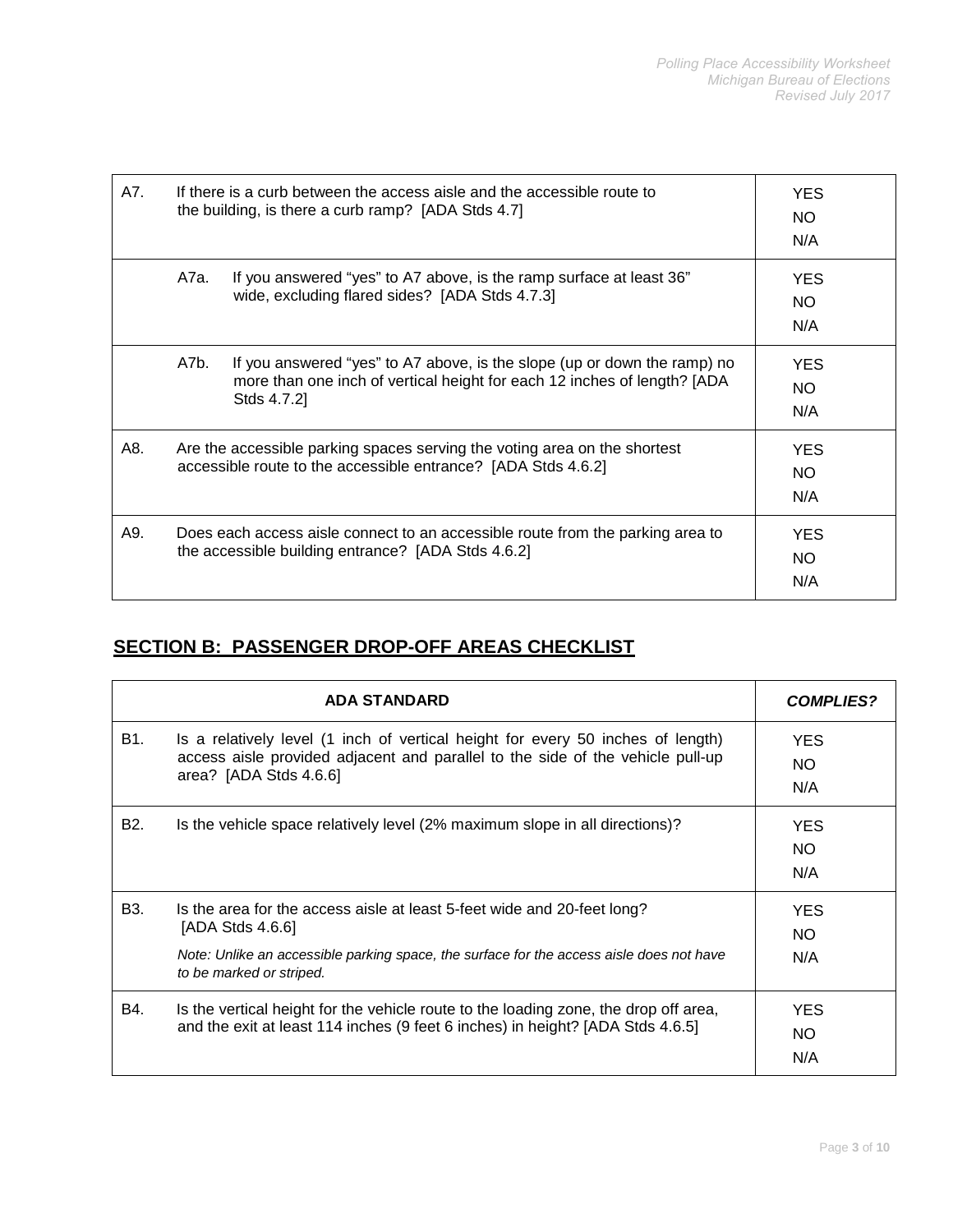| B5. | Is a curb ramp provided between the vehicle pull up area and the access aisle or<br>the access aisle and the accessible route to the accessible entrance? [ADA Stds<br>4.6.6]                | <b>YES</b><br>NO.<br>N/A |
|-----|----------------------------------------------------------------------------------------------------------------------------------------------------------------------------------------------|--------------------------|
| B6. | If a curb ramp is provided, is the slope of the ramp surface (not counting the side<br>flares) no more than one inch of vertical height for each 12 inches of length?<br>[ADA Stds $4.7.2$ ] | <b>YES</b><br>NO.<br>N/A |
| B7. | Is the width of the curb ramp surface at least 36 inches? [ADA Stds 4.7.3]                                                                                                                   | <b>YES</b><br>NO.<br>N/A |
| B8. | Does an accessible route connect the curb ramp to the accessible entrance?<br>[ADA Stds $4.1.2(1)$ ]                                                                                         | <b>YES</b><br>NO.<br>N/A |

# **SECTION C: SIDEWALKS AND WALKWAYS CHECKLIST**

|                  | <b>ADA STANDARD</b>                                                                                                                                                                                                                      | <b>COMPLIES?</b>               |
|------------------|------------------------------------------------------------------------------------------------------------------------------------------------------------------------------------------------------------------------------------------|--------------------------------|
| C1.              | Is an accessible route provided from accessible parking spaces to the<br>accessible entrance of the building? [ADA Stds 4.1.2(1), 4.3]<br>Note: If the accessible route crosses a vehicular route, a marked crosswalk should be<br>used. | <b>YES</b><br><b>NO</b><br>N/A |
| C <sub>2</sub> . | Is an accessible route provided from public sidewalks and public transportation<br>stops on the polling site (if provided) to the accessible entrance of the building?<br>[ADA Stds 4.1.2(1)]                                            | <b>YES</b><br><b>NO</b><br>N/A |
| C <sub>3</sub>   | Is the accessible route at least 36 inches wide?                                                                                                                                                                                         | <b>YES</b><br><b>NO</b><br>N/A |
| C4.              | Is the accessible route free of steps and abrupt level changes over 1/2 inch?<br>Note: Level changes between 1/4 inch and 1/2 inch should be beveled.                                                                                    | <b>YES</b><br><b>NO</b><br>N/A |
| C <sub>5</sub> . | Where an accessible route crosses a curb is a curb ramp provided?                                                                                                                                                                        | <b>YES</b><br>NO.<br>N/A       |
|                  | If you answered "yes" to C5 above, is the ramp surface at least 36<br>C <sub>5a</sub> .<br>inches wide, excluding flared sides? [ADA Stds 4.7.3]                                                                                         | <b>YES</b><br>NO.<br>N/A       |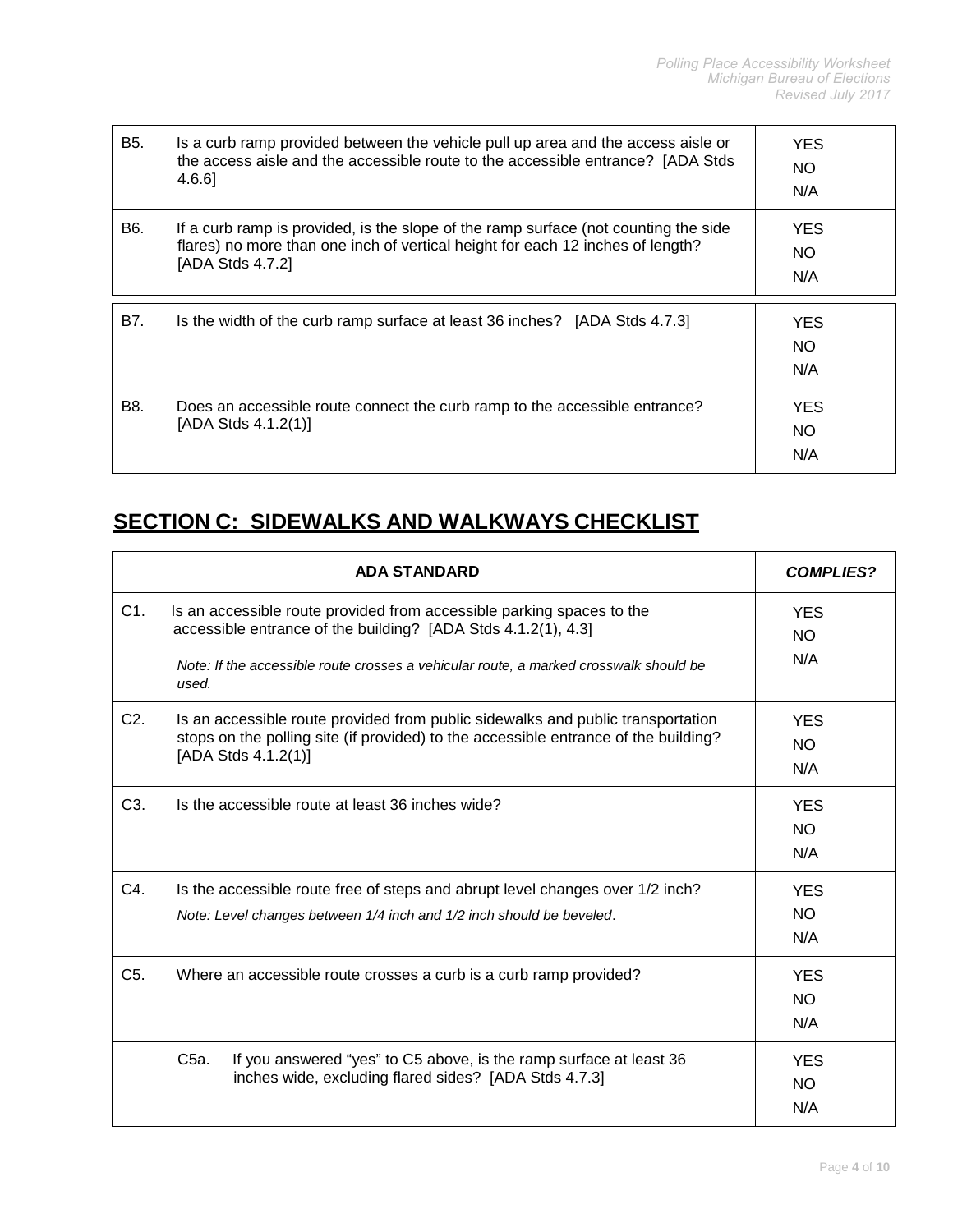|     | C <sub>5</sub> b. | If you answered "yes" to C5 above, is the slope (up or down the ramp)<br>no more than is one inch of vertical height for 12 inches of length? [ADA<br><b>Stds</b><br>$4.7.2$ ]                                                                                                                                                                                                                                                    | <b>YES</b><br><b>NO</b><br>N/A |
|-----|-------------------|-----------------------------------------------------------------------------------------------------------------------------------------------------------------------------------------------------------------------------------------------------------------------------------------------------------------------------------------------------------------------------------------------------------------------------------|--------------------------------|
| C6. |                   | If the slope of part of the accessible route is greater than one inch of vertical<br>height for 20 inches of length, does this part meet the following requirements for<br>an accessible ramp:                                                                                                                                                                                                                                    |                                |
|     | C6a.              | Is the ramp slope no greater than 1 inch of vertical height for<br>every 12 inches of length? [ADA Stds 4.8.2]<br>Note: For existing ramps, the slope may be (1 inch of vertical height for every 10<br>inches of length for a 6 inch rise and 1 inch of vertical height for every 8 inches of<br>length for a 3 inch rise in special circumstances (see ADA Stds 4.1.6(3)).                                                      | <b>YES</b><br><b>NO</b><br>N/A |
|     | C6b.              | Is the ramp width, measured between handrails, at least 36 inches?<br>[ADA Stds 4.8.3]                                                                                                                                                                                                                                                                                                                                            | <b>YES</b><br><b>NO</b><br>N/A |
|     |                   | C <sub>6</sub> c.<br>Does the ramp have a level landing at the top and bottom of<br>each ramp section that is at least 60 inches long? [ADA Stds 4.8.4]<br>Note: The level landing may be part of the sidewalk or walking surface.                                                                                                                                                                                                | <b>YES</b><br><b>NO</b><br>N/A |
|     |                   | C6d.<br>If a ramp is more than 30 feet long, is a level landing at least 60<br>inches long provided for every 30 feet of horizontal length? [ADA Stds<br>$4.8.4$ ]<br>Note: When the running slope is less than one inch of vertical height for every 12<br>inches of length and more than one inch of vertical height for every 20 inches of<br>length, each ramp segment may be up to 40 feet long followed by a level landing. | <b>YES</b><br>NO.<br>N/A       |
|     | C6e.              | Is a level landing, at least 60 inches by 60 inches, provided where a<br>ramp changes direction? [ADA Stds 4.8.4]                                                                                                                                                                                                                                                                                                                 | <b>YES</b><br><b>NO</b><br>N/A |
|     | C6f.              | Are the handrails mounted between 34 and 38 inches above the<br>ramp surface? [ADA Stds 4.8.5]                                                                                                                                                                                                                                                                                                                                    | <b>YES</b><br><b>NO</b><br>N/A |
|     | C6g.              | If the ramp or landing has a vertical drop-off on either side of the ramp,<br>is edge protection provided? [ADA Stds 4.8.7]                                                                                                                                                                                                                                                                                                       | <b>YES</b><br><b>NO</b><br>N/A |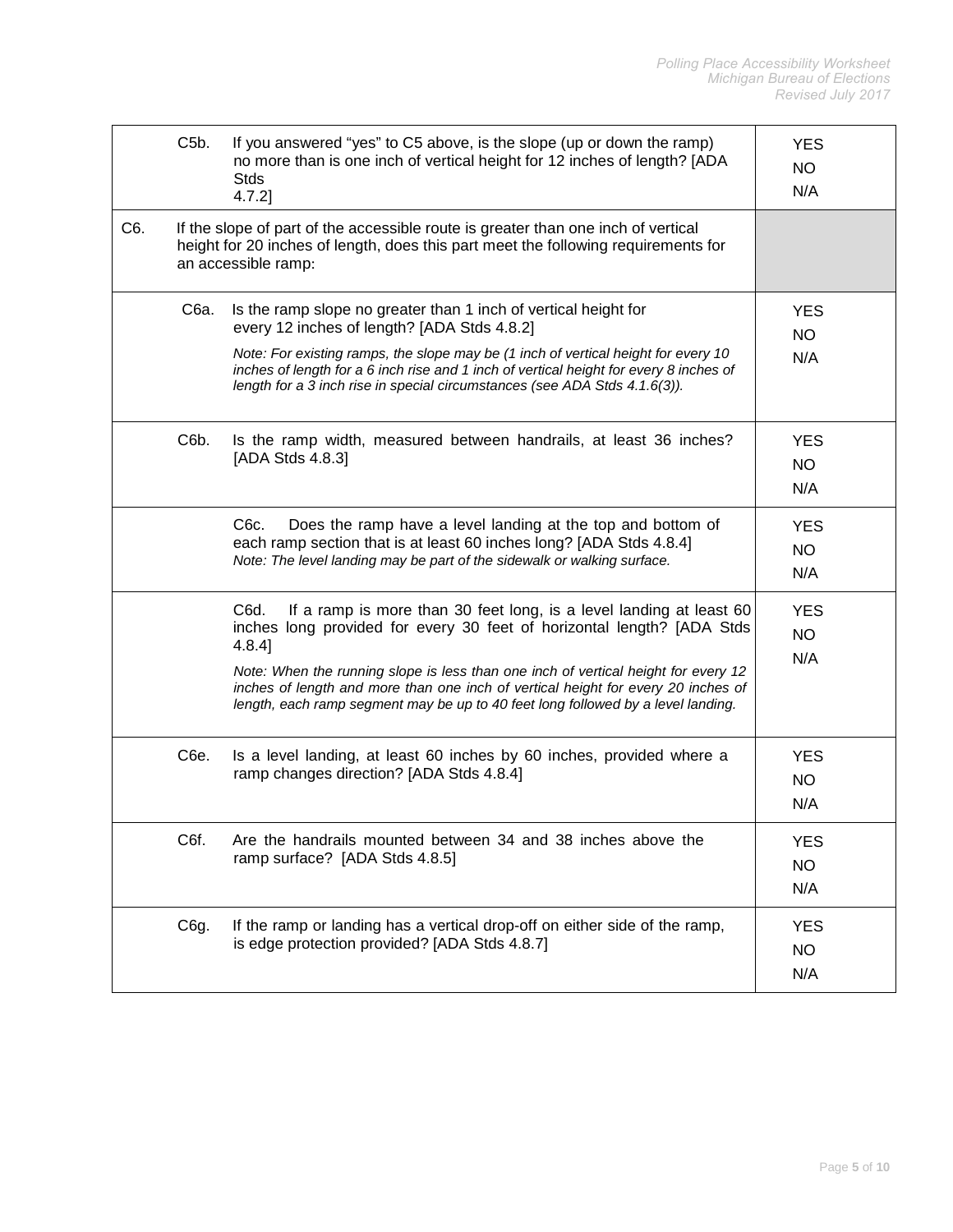## **SECTION D: BUILDING ENTRANCE CHECKLIST**

| <b>ADA STANDARD</b> |                                                                                                                                                                                                                                                                                                                                                                                          | <b>COMPLIES?</b>               |  |
|---------------------|------------------------------------------------------------------------------------------------------------------------------------------------------------------------------------------------------------------------------------------------------------------------------------------------------------------------------------------------------------------------------------------|--------------------------------|--|
|                     | D1. Is there at least one accessible entrance connected to an accessible route? [ADA<br>Stds 4.1.3(1)]<br>Notes: If this entrance is not the main entrance, it needs to be kept unlocked during<br>voting hours. If there are inaccessible entrances serving the polling place, signs will be<br>needed at inaccessible entrance(s) to direct voters to the nearest accessible entrance. |                                |  |
| D <sub>2</sub> .    | Does at least one door or one side of a double leaf door at the accessible<br>entrance provide at least 32 inches of clear passage width when the door is<br>open 90 degrees?                                                                                                                                                                                                            | <b>YES</b><br>NO.<br>N/A       |  |
| D3.                 | Is the door hardware (e.g., lever, pull, panic bar) usable with one hand without<br>tight grasping, pinching, or twisting of the wrist? [ADA Stds 4.13.9]                                                                                                                                                                                                                                | <b>YES</b><br><b>NO</b><br>N/A |  |
| D4.                 | On the pull side of the door, is there at least 18 inches clearance provided to the<br>side of the latch if the door is not automatic or power-operated? [ADA Stds<br>4.13.6]<br>Note: The maximum threshold height is 1/2 inch for new construction.                                                                                                                                    | <b>YES</b><br>NO.<br>N/A       |  |
| D <sub>5</sub> .    | If there is a raised threshold, is it no higher than 3/4 inch at the door and<br>beveled on both sides? [ADA Stds 4.1.6(3)(d)(ii), 4.13.8]                                                                                                                                                                                                                                               | <b>YES</b><br><b>NO</b><br>N/A |  |
| D6.                 | If an entry has a vestibule, is there a 30-inch by 48-inch clear floor space inside<br>the vestibule where a wheelchair or scooter user can be outside the swing of a<br>hinged door? [ADA Stds 4.13.7]                                                                                                                                                                                  | <b>YES</b><br><b>NO</b><br>N/A |  |

#### **SECTION E: HALLS AND CORRIDORS CHECKLIST**

|     | <b>ADA STANDARD</b>                                                                                                                                                                                  | <b>COMPLIES?</b>         |
|-----|------------------------------------------------------------------------------------------------------------------------------------------------------------------------------------------------------|--------------------------|
| E1. | Is there an accessible route, at least 36 inches wide that connects the accessible<br>entrance to the voting area (the accessible route may narrow to 32 inches wide for<br>up to 2 feet of length)? | <b>YES</b><br>ΝO<br>N/A  |
| E2. | Is the accessible route free of steps and abrupt level changes over 1/2 inch<br>(level changes between 1/4 inch and 1/2 inch should be beveled)? [ADA Stds<br>$4.1.3(1), 4.3.8$ ]                    | <b>YES</b><br>NO.<br>N/A |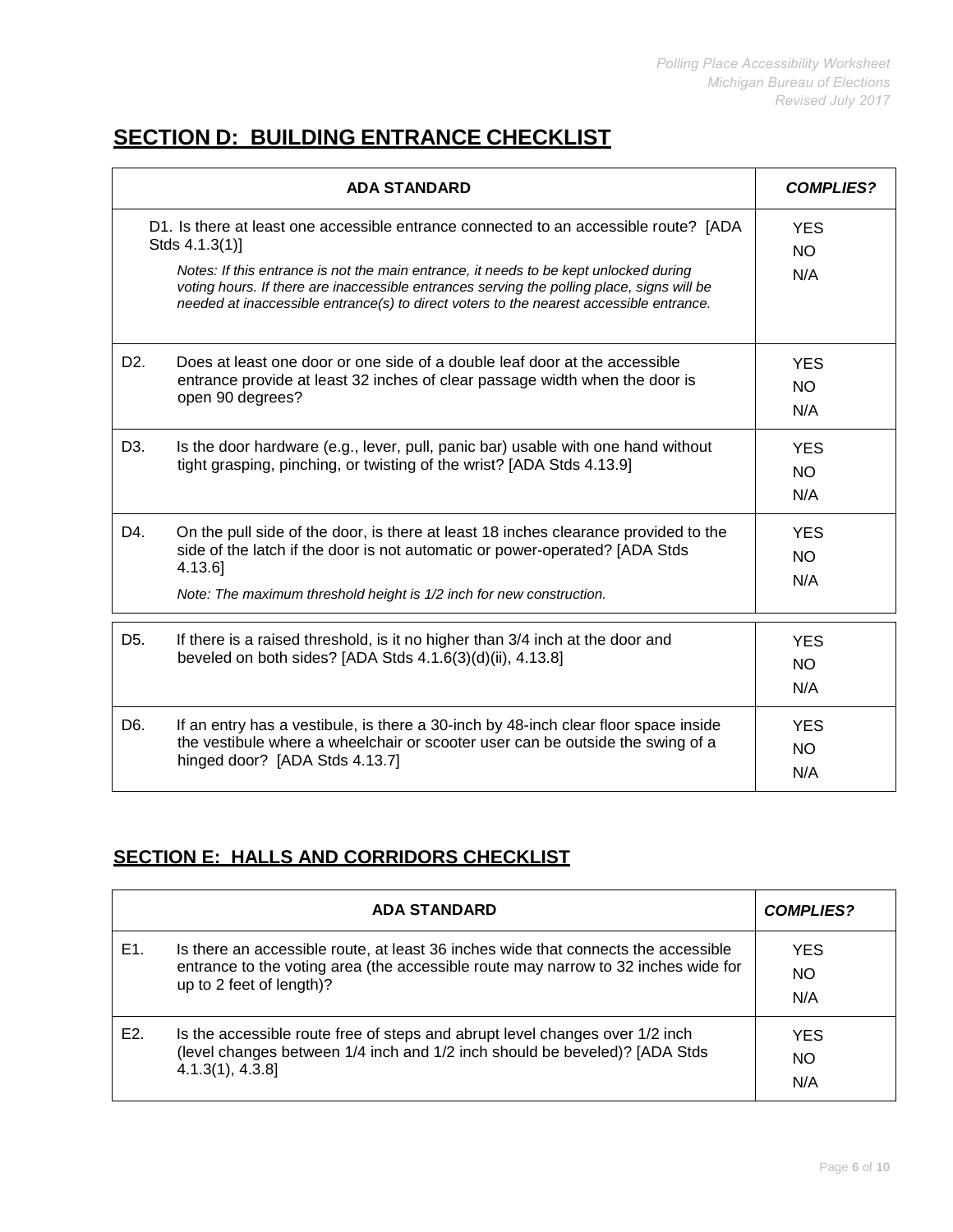| E3. |      | Does the route from the accessible entrance to the voting area change levels<br>using a ramp, lift or elevator?                                                                                                                                                | <b>YES</b><br><b>NO</b>        |
|-----|------|----------------------------------------------------------------------------------------------------------------------------------------------------------------------------------------------------------------------------------------------------------------|--------------------------------|
|     |      | If N/A, go to question E-7.                                                                                                                                                                                                                                    | N/A                            |
|     |      | E3a.<br>If you answered "yes" to E3 above, is a ramp or sloped hallway<br>provided?                                                                                                                                                                            | <b>YES</b><br>NO               |
|     |      | If yes, go to question E-4.                                                                                                                                                                                                                                    | N/A                            |
|     |      | Note: A ramp, lift, or elevator can be used to provide access to floor levels.                                                                                                                                                                                 |                                |
|     |      | E3b.<br>If you answered "yes" to E3 above, is an elevator provided or lift<br>provided?                                                                                                                                                                        | <b>YES</b><br>NO.              |
|     |      | If an elevator is provided, go to question E-5. If a lift is provided, go to<br>question E-6.                                                                                                                                                                  | N/A                            |
| E4. |      | Where the slope of the accessible route is greater than 1 inch of vertical height<br>for every 20 inches of length, does this part of the accessible route meet the<br>following requirements for an accessible ramp:                                          |                                |
|     | E4a. | Is the slope no greater than 1 inch of vertical height for every 12<br>inches of length? [ADA Stds 4.8.2]                                                                                                                                                      | <b>YES</b><br>NO               |
|     |      | Note: For existing ramps, the slope may be 1 inch of vertical height for every 10<br>inches of length for a 6 inch rise and 1 inch of vertical height for every 8 inches<br>of length for a 3 inch rise in special circumstances, see ADA Standards 4.1.6(3).  | N/A                            |
|     | E4b. | Is the ramp width, measured between handrails, at least 36 inches?<br>[ADA Stds 4.8.3]                                                                                                                                                                         | <b>YES</b><br>NO.<br>N/A       |
|     | E4c. | Are the handrails mounted between 34 and 38 inches above the<br>ramp surface? [ADA Stds 4.8.5]                                                                                                                                                                 | <b>YES</b><br>NO<br>N/A        |
|     | E4d. | If a ramp is more than 30 feet long, is a level landing at least 60 inches<br>long provided every 30 feet of horizontal length? [ADA Stds<br>$4.8.4$ ]                                                                                                         | <b>YES</b><br><b>NO</b>        |
|     |      | Note: When the running slope is less than one inch of vertical height for<br>every 12 inches of length and more than one inch of vertical height for<br>every 20 inches of length, each ramp segment may be up to 40 feet long<br>followed by a level landing. | N/A                            |
|     | E4e. | Does the ramp have a level landing at the top and bottom of each<br>ramp section that is at least 60 inches long? [ADA Stds 4.8.4]<br>Note: The level landing may be part of the sidewalk or walking                                                           | <b>YES</b><br><b>NO</b><br>N/A |
|     |      | surface.                                                                                                                                                                                                                                                       |                                |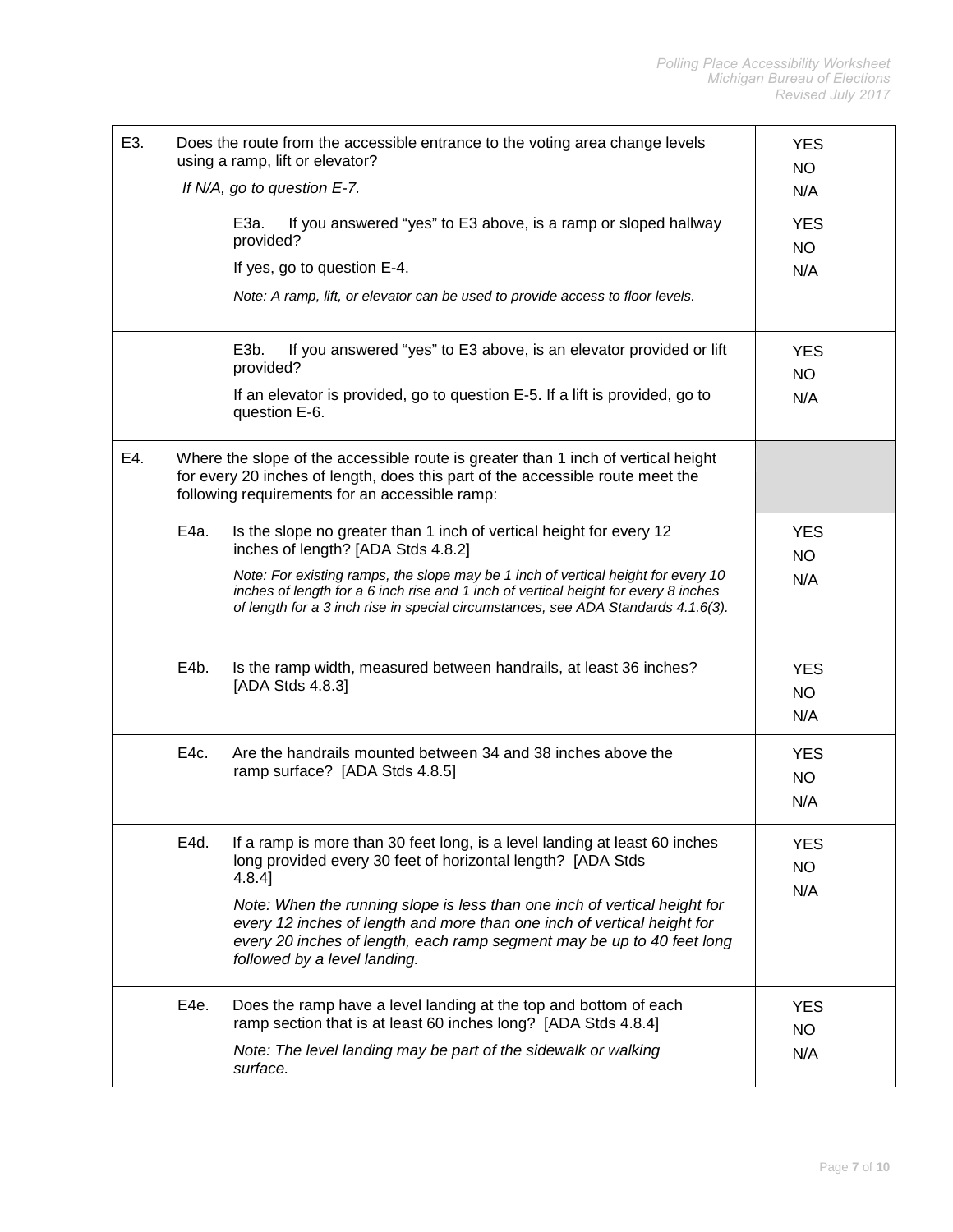|     | E4f.              | Is a level landing, at least 60 inches by 60 inches, provided where a<br>ramp changes direction? [ADA Stds 4.8.4]                                                                                                                 | <b>YES</b><br><b>NO</b><br>N/A |
|-----|-------------------|-----------------------------------------------------------------------------------------------------------------------------------------------------------------------------------------------------------------------------------|--------------------------------|
|     | E4g.              | If the ramp or landing has a vertical drop-off on either side of the<br>ramp, is edge protection provided? [ADA Stds 4.8.7]                                                                                                       | <b>YES</b><br><b>NO</b><br>N/A |
| E5. |                   | Is an elevator provided to access the voting area level?                                                                                                                                                                          | <b>YES</b><br>NO<br>N/A        |
|     | E5a.              | Are the elevator call buttons mounted in an accessible location with the<br>centerlines at 42 inches above the floor? [ADA Stds 4.10.3]                                                                                           | <b>YES</b><br>NO<br>N/A        |
|     | E <sub>5</sub> b. | Does the floor area of the elevator car provide space for wheelchair<br>users to enter, reach the controls, and exit the car? [ADA Stds<br>4.10.9]                                                                                | <b>YES</b><br><b>NO</b><br>N/A |
|     | E5c.              | Are the highest floor control buttons in the elevator cab mounted no more<br>than 54 inches above the floor for a side reach or 48 inches for forward<br>reach?                                                                   | <b>YES</b><br><b>NO</b><br>N/A |
|     | E5d.              | Are raised letters and Braille characters used to identify each floor<br>button and each control? [ADA Stds 4.10.12]                                                                                                              | <b>YES</b><br><b>NO</b><br>N/A |
|     | E5e.              | Are signs mounted on both sides of the elevator hoistway door opening<br>that designate the floor with 2-inch minimum-height raised letters and<br>Braille characters centered at 60 inches above the floor? [ADA Stds<br>4.10.5] | <b>YES</b><br><b>NO</b><br>N/A |
|     | E5f.              | Is the elevator equipped with audible tones or bells or verbal<br>annunciators that announce each floor as it is passed? [ADA Stds<br>4.10.13]                                                                                    | <b>YES</b><br><b>NO</b><br>N/A |
| E6. |                   | If a wheelchair lift is provided, does it meet the following requirements:                                                                                                                                                        |                                |
|     | E6a.              | Is the lift operational at the time of the survey?                                                                                                                                                                                | <b>YES</b><br>NO.<br>N/A       |
|     | E6b.              | Is the change in level from the floor to the lift surface ramped or<br>beveled?                                                                                                                                                   | <b>YES</b><br><b>NO</b><br>N/A |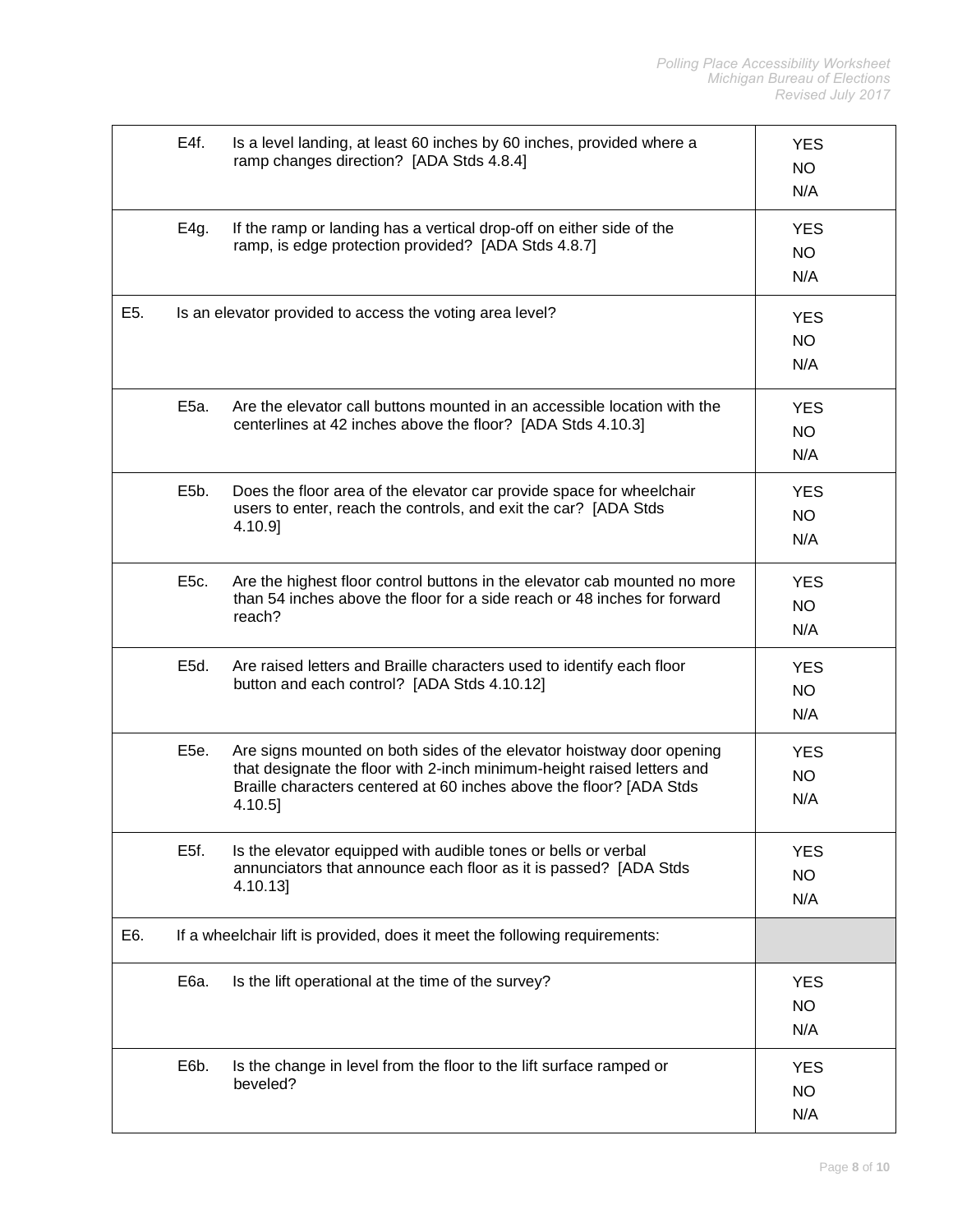|     | E6c.                                                                                                                                                                                             | Is there at least a 30-inch by 48-inch clear floor space on the<br>wheelchair lift?                                                                                                                                                                                       | <b>YES</b><br>NO.<br>N/A       |
|-----|--------------------------------------------------------------------------------------------------------------------------------------------------------------------------------------------------|---------------------------------------------------------------------------------------------------------------------------------------------------------------------------------------------------------------------------------------------------------------------------|--------------------------------|
|     | E6d.                                                                                                                                                                                             | Does the lift allow a wheelchair user unassisted entry, operation, and exit?                                                                                                                                                                                              | <b>YES</b><br>NO.<br>N/A       |
|     | E6e.                                                                                                                                                                                             | Are the controls and operating mechanisms mounted no more than<br>54 inches above the floor for a side reach or 48 inches for a forward<br>reach?                                                                                                                         | <b>YES</b><br><b>NO</b><br>N/A |
|     | E6f.                                                                                                                                                                                             | Are the controls and operating mechanisms usable with one hand<br>without tight grasping, pinching, or twisting?                                                                                                                                                          | <b>YES</b><br><b>NO</b><br>N/A |
| E7. | At each location on the way to the voting area where the accessible route<br>passes through a door or doors, does at least one door meet all of the<br>following requirements (E7a through E7d)? |                                                                                                                                                                                                                                                                           | <b>YES</b><br><b>NO</b><br>N/A |
|     | E7a.                                                                                                                                                                                             | The clear width for the door opening is at least 32 inches measured<br>when the door is open 90 degrees. [ADA Stds 4.1.3(7), 4.13.5]                                                                                                                                      |                                |
|     | E7b.                                                                                                                                                                                             | The door hardware (e.g., lever, pull, push, panic bar) is usable with one<br>hand, without tight grasping, pinching, or twisting of the wrist, to allow<br>people who may not be able to easily use one or both hands to fully<br>operate the hardware. [ADA Stds 4.13.9] |                                |
|     | E7c.                                                                                                                                                                                             | There is clear maneuvering floor space in front of each accessible<br>door. In addition, on the pull side, there is at least 18 inches clear floor<br>space beyond the latch side of the door. [ADA Stds 4.13.6]                                                          |                                |
|     |                                                                                                                                                                                                  | No more than 5 pounds of force is needed to push or pull open<br>E7d.<br>the accessible door.<br>Note: Fire doors are still considered to be accessible if they have the minimum<br>opening force allowable by the appropriate administrative authority.                  |                                |

## **SECTION F: VOTING AREA CHECKLIST**

|     | <b>ADA STANDARD</b>                                 | <b>COMPLIES?</b>               |
|-----|-----------------------------------------------------|--------------------------------|
| F1. | Is there an accessible entrance to the voting area? | <b>YES</b><br><b>NO</b><br>N/A |